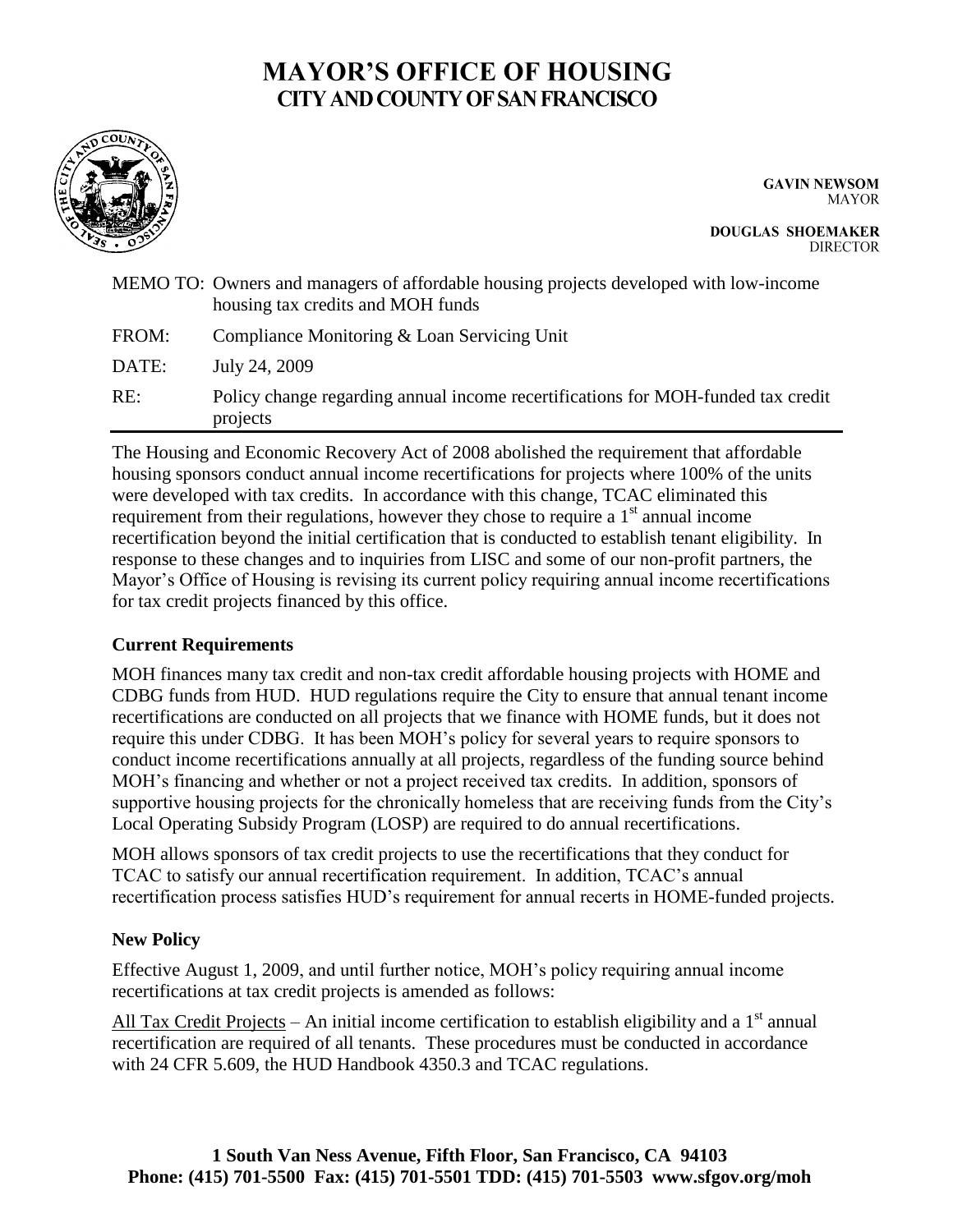## **Annual Income Recertifications for MOH-Funded Tax Credit Projects Page 2**

Non-HOME, Non-LOSP Tax Credit Projects – For projects that do not involve HOME funds and are not supported by the LOSP, no annual income recertifications are required after an initial income certification and a  $1<sup>st</sup>$  annual recertification have been completed.

HOME Tax Credit Projects – For projects financed with HOME funds, annual recertifications are required of all tenants; however, after the 1<sup>st</sup> annual recertification, sponsors shall conduct full annual income recertifications only every  $6<sup>th</sup>$  year of the project's *affordability period*<sup>1</sup> and abbreviated annual income recertifications in the interim years, as permitted by HOME program rules<sup>2</sup>. For purposes of this policy, a "full annual income recertification" is the equivalent procedure as the initial certification and  $1<sup>st</sup>$  annual recertification, as required by TCAC. An "abbreviated annual income recertification" consists of the completion and execution of TCAC's Tenant Income Certification form (TIC) and the Tenant Income Certification Questionnaire (TICQ) only; no verification of income or assets is required.

LOSP Tax Credit Projects – For projects that are receiving operating subsidies from the City's Local Operating Subsidy Program, annual income recertifications must be conducted of all LOSP Clients who reside in Assisted Units, in accordance with the Grant Agreement between the sponsor and the City.

This change in policy is not retroactive. Any recertifications that have been or will be commenced prior to 8/1/09 must be completed in full in accordance with the previous policy. For non-tax credit projects, Sponsors must continue to conduct annual income recertifications if their MOH loan agreements currently require it.

## **Guidance on Abbreviated Income Recertifications for HOME Projects**

To implement this policy change for a HOME-financed tax credit project, a sponsor should consult MOH's HOME loan agreement and the declaration of restrictions to determine when the affordability period of the project commenced and when the  $6<sup>th</sup>$  year,  $12<sup>th</sup>$  year,  $18<sup>th</sup>$  year, etc., of the period occurred or will occur, as the case may be. From 8/1/09 (the effective date of this policy) until the next  $6<sup>th</sup>$  year of the affordability period and between every  $6<sup>th</sup>$  year thereafter (years 2-5, 7-11, 13-17, etc.), the sponsor shall conduct abbreviated annual income recertifications for all existing tenants who have completed their 1<sup>st</sup> annual recertifications. Commencing with the next  $6<sup>th</sup>$  year of the affordability period, the sponsor must conduct full income recertifications for all tenants and must continue to do so every  $6<sup>th</sup>$  year thereafter until the end of the affordability period. For all *new* tenants, the sponsor must continue to conduct a full initial income certification and a full 1<sup>st</sup> annual income recertification, regardless of which year of the affordability period the tenants occupy their units in the project.

The basic rule of thumb is that, for all tenants, a sponsor must conduct:

- a full initial income certification to establish eligibility;
- a full  $1<sup>st</sup>$  annual income recertification by the  $1<sup>st</sup>$  anniversary of the lease;
- full income recertifications <u>every 6<sup>th</sup> year of the project's affordability period</u><sup>3</sup>; and
- $\bullet$  abbreviated annual income recertifications in the years between every  $6<sup>th</sup>$  year of the affordability period.

<sup>&</sup>lt;sup>1</sup> "Affordability period" corresponds to the Compliance Term, as defined in most MOH loan agreements.

 $2^{2}$  24 CFR § 92.252(h)

 $3$  Not to be confused with every  $6<sup>th</sup>$  year of a tenancy.